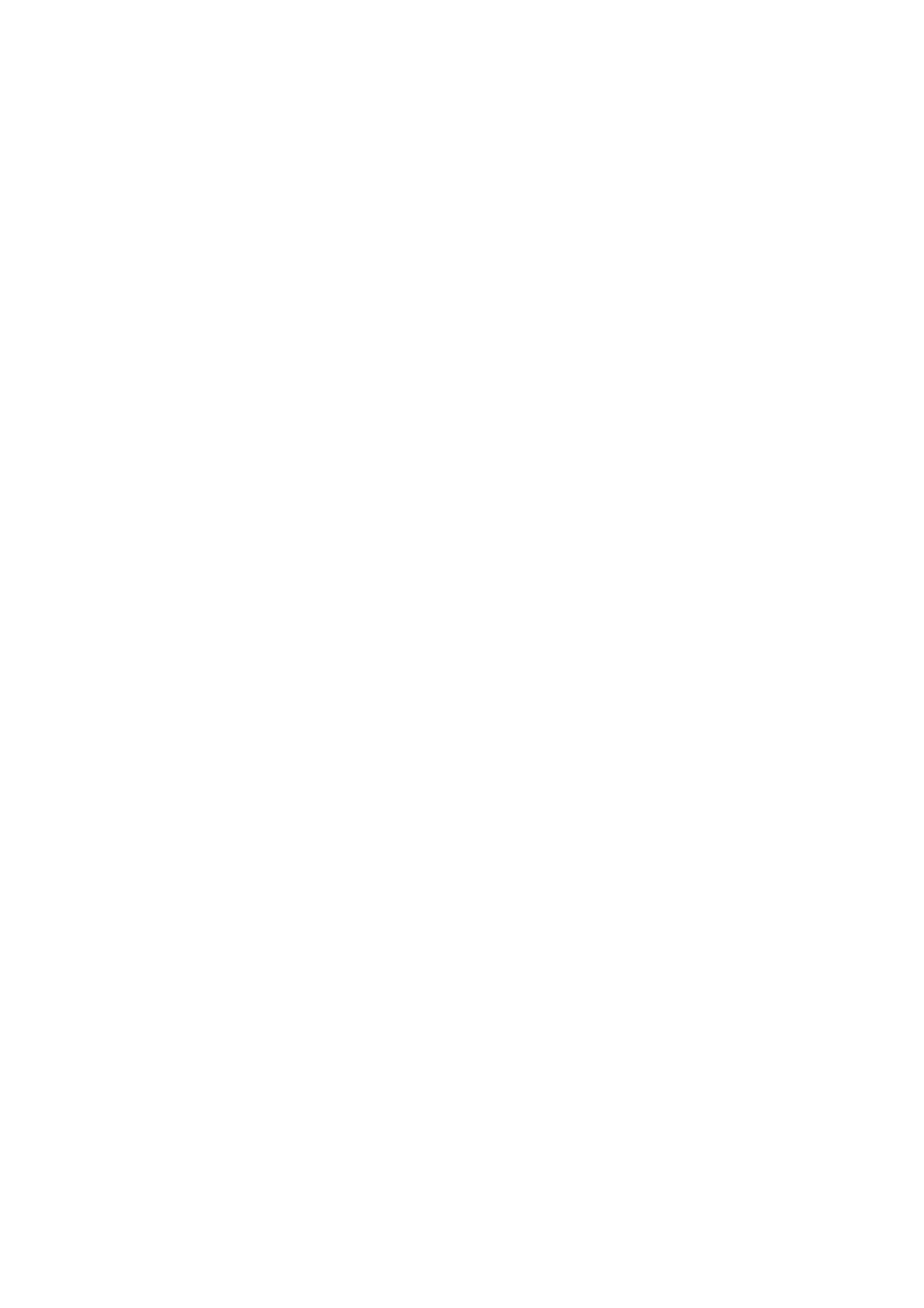# **ELECTRICITY CORPORATIONS ACT 2005**

# ELECTRICITY (STANDARD PRODUCTS) WHOLESALE ARRANGEMENTS 2014

#### **Approval by Minister**

I, Dr Mike Nahan MLA, Minister for Energy for the State of Western Australia, under section 38(1) of the *Electricity Corporations Act 2005* (WA) and regulation 26(1) of the *Electricity Corporations (Electricity Generation and Retail Corporation) Regulations 2013* (WA) hereby establish the Electricity (Standard Products) Wholesale Arrangements contained in this document.

Dr MIKE NAHAN MLA, Minister for Energy.

Dated at Perth this 13th day of May 2014.

————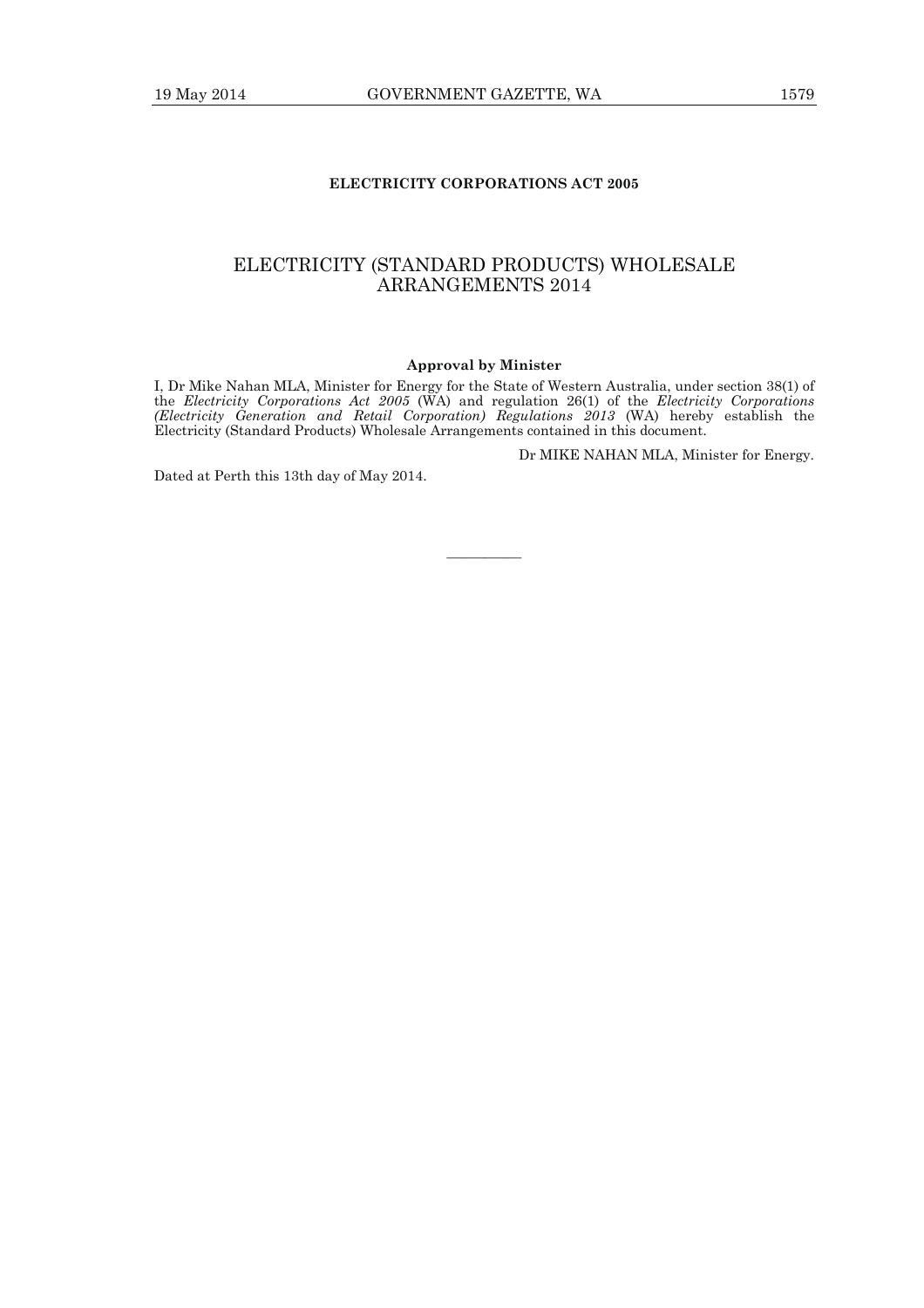# **ELECTRICITY CORPORATIONS ACT 2005**

# ELECTRICITY (STANDARD PRODUCTS) WHOLESALE ARRANGEMENTS 2014

#### Table of Contents

# **1.—PRELIMINARY**

1.1 Citation

1.2 Authority

1.3 Commencement

1.4 Terms used in this Arrangement

# **2.—STANDARD PRODUCTS AND TRANSACTIONS**

- 2.1 EGRC to Transact in Standard Products
- 2.2 General requirements for Transactions
- 2.3 Offers to enter into Transactions

2.4 Expiry of Transaction Period

- 2.5 Accepting SP Transaction Offers
- 2.6 Procedures for limited Availability and simultaneous offers

#### **3.—AVAILABILITY**

- 3.1 Initial Availability and determination by EGRC
- 3.2 Minimum Weekly Transactions
- 3.3 Availability of Additional Standard Products
- 3.4 Default Numbers of new Standard Products
	- 3.5 Transaction Week
- 3.6 Publishing Requirements for Availability
- 3.7 Other Publishing Requirements

## **4.—APPROVED COUNTERPARTIES**

- 4.1 Applications
- 4.2 Approval by EGRC
- 4.3 Publication Requirements

#### **5.—SP PRICING REQUIREMENTS**

- 5.1 EGRC must publish prices and emissions factors
- 5.2 Determining SP Prices and Carbon Emissions Factors
- 5.3 Carbon Prices
- 5.4 Publishing requirements for Carbon Price and Carbon Reference Price
- 5.5 Records to be kept

#### **6.—SP AGREEMENT**

- 6.1 EGRC to develop and publish SP Agreement and procedures
- 6.2 Varying terms and conditions
- 6.3 General features of SP Agreement
- 6.4 Specific Requirements
- 6.5 Specific requirements in relation to Force Majeure
- 6.6 Other requirements

# **7.—INTERRUPTION EVENTS**

- 7.1 Interruption Event
- 7.2 Notice to be given
- 7.3 Occurrence of an Interruption Event
- 7.4 Existing Transactions unaffected
- 7.5 Resuming Arrangements

# **SCHEDULE**

- 1. ITEM 1—STANDARD PRODUCTS
	- 1.1 Standard Products Generally
	- 1.2 Initial Standard Products
- 2. ITEM 2—MAXIMUM BUY/SELL SPREAD
- 3. ITEM 3—INITIAL AVAILABILITY OF STANDARD PRODUCTS
	- 3.1 Weekly Number
	- 3.2 Initial Availability of Standard Products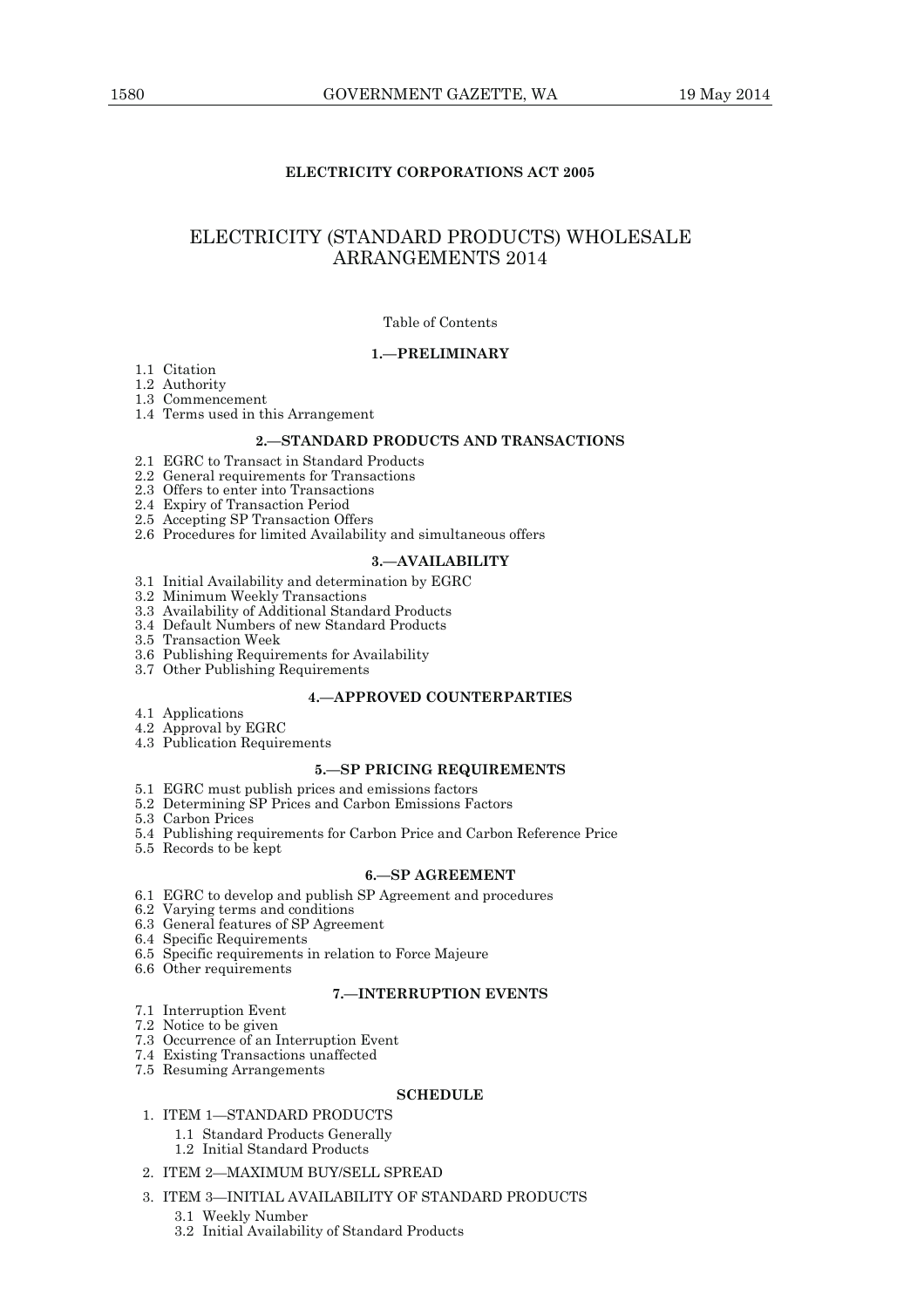# **ELECTRICITY CORPORATIONS ACT 2005**

# ELECTRICITY (STANDARD PRODUCTS) WHOLESALE ARRANGEMENTS 2014

# **1.—PRELIMINARY**

#### **1.1 Citation**

- (a) This Arrangement may be cited as the Electricity (Standard Products) Wholesale Arrangements 2014.
- (b) This Arrangement, and the rules contained in this Arrangement, are wholesale arrangements approved by the Minister under section 38(1) of the Act and regulation 26(1) of the Regulations.

#### **1.2 Authority**

This Arrangement is made by the Minister under section 38(1) of the Act and regulation 26(1) of the Regulations.

#### **1.3 Commencement**

This Arrangement comes into operation on the date it is published in the *Government Gazette*.

#### **1.4 Terms used in this Arrangement**

- (a) In this Arrangement, unless the contrary intention appears—
	- *Act* means the *Electricity Corporations Act 2005* (WA).
	- *Approved Counterparty* means a person approved by the EGRC in accordance with clause 4 for the purpose of entering into Transactions in Standard Products with the EGRC.
	- *Approved Counterparty's Facilities* means each Facility that is owned by the Approved Counterparty or in relation to which the Approved Counterparty is registered as the Market Generator under the Market Rules.
	- *Availability* means, in relation to a Standard Product, the number of those Standard Products, determined in accordance with the requirements and principles set out in clauses 3.1 and 3.3, that the EGRC has available for Transacting with Approved Counterparties.
	- *Bilateral Submission* has the meaning given to that term in the Market Rules.
	- *Business Day* means a day that is not a Saturday, Sunday or public holiday in Perth, Western Australia.
	- *Calendar Year* means a period of 12 months commencing at the beginning of the Trading Interval that starts at 08:00 hours on 1 January and ending at the end of the Trading Interval that starts at 07:30 hours on 1 January of the following year.
	- *Capacity Credits* has the meaning given to that term in the Market Rules.
	- *Carbon Emissions Factor* means, in relation to a Standard Product, an amount of Greenhouse Gas emissions per unit of electricity (expressed in tonnes of carbon dioxide equivalent per MWh) determined by the EGRC in accordance with the requirements of clause 5.2(c).
	- *Carbon Price* means the amount (in \$s per MWh) for a Standard Product determined in accordance with clause 5.3(b).
	- *Carbon Reference Price* means—
		- (i) in relation to electricity supplied under a Standard Product during the period commencing on 1 July 2014 and ending on 30 June 2015, the amount of \$25.40 per tonne of carbon dioxide equivalent (or any other value prescribed under a Greenhouse Gas Scheme); and
		- (ii) in relation to electricity supplied under a Standard Product on and from 1 July 2015—
			- (A) a price set in accordance with a CRP Methodology; or
			- (B) if the Greenhouse Gas Scheme set out in the *Clean Energy Act 2011* (Cth) is not in effect, the amount of \$0 (zero).
	- *Commenced Standard Product* means any Standard Product that has a Transaction Period which has already commenced and not expired at the time the Availability of a New Standard Product is published in accordance with clause 3.3(b) or 3.3(d).
	- *Coordinator of Energy* means the person appointed in accordance with section 4 of the *Energy Coordination Act 1994* (WA).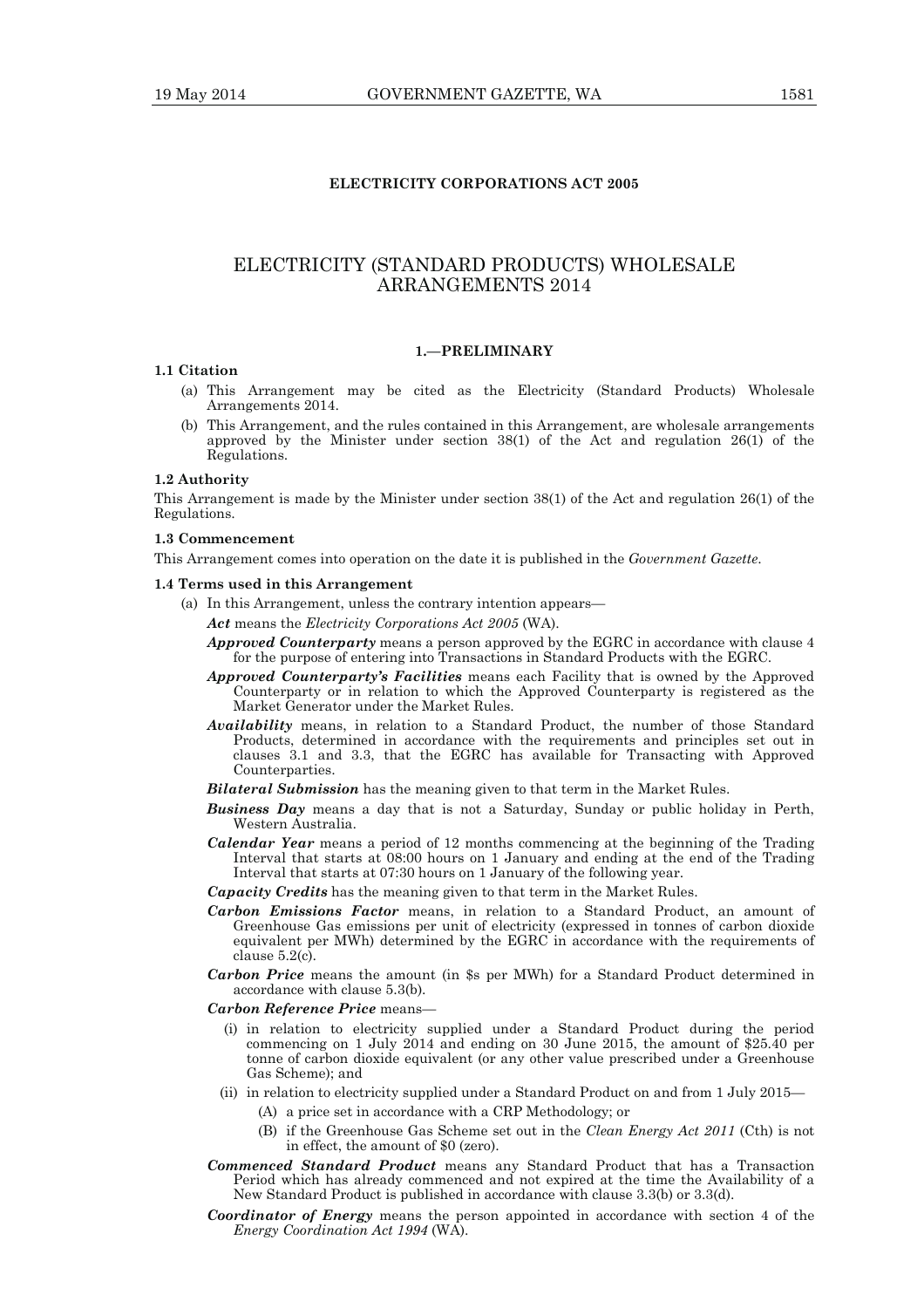- *CRP Methodology* means a methodology developed by the EGRC that is the EGRC's reasonable estimate, acting in good faith, for determining the average price in \$ per tonne of carbon dioxide equivalent, at which the EGRC can, acting reasonably, purchase On Market, the volume of Eligible Emissions Units required to acquit a Relevant Carbon Liability.
- *Default Number* means, in relation to a New Standard Product, the number of that Standard Product determined in accordance with clause 3.4.
- *EGRC* means the Electricity Generation and Retail Corporation established under section  $4(1)(a)$  of the Act.

#### *EGRC's Facilities* means—

- (i) each Facility that is owned by the EGRC or in relation to which the EGRC is registered as the Market Generator under the Market Rules; and
- (ii) each of the following Registered Facilities (as described in the list of Registered Facilities maintained and published by the Independent Market Operator)—
	- (A) SWCJV WORSLEY COGEN COG1;
	- (B) PPP\_KCP\_EG1;
	- (C) BW1\_BLUEWATERS\_G2;
	- (D) BW2\_BLUEWATERS\_G1; and
	- (E) NEWGEN\_KWINANA\_CCG.
- *Eligible Emissions Units* has the meaning given to that term in the *Clean Energy Act 2011*  $(Cth)$ .
- *Expiring Quarterly Standard Product* has the meaning given to that term in clause 3.3(b).

*Expiring Yearly Standard Product* has the meaning given to that term in clause 3.3(d).

*Facility* has the meaning given to that term in the Market Rules.

- *Financial Year* means a period of 12 months commencing at the beginning of the Trading Interval that starts at 08:00 hours on 1 July and ending at the end of the Trading Interval that starts at 07:30 hours on 1 July of the following year.
- *Force Majeure Event* means, in relation to a person who is a party to an SP Agreement, any event or circumstance or combination of events and circumstances the cause of which is beyond the reasonable control of the person and which by the exercise of due diligence the person is not reasonably able to prevent or overcome, other than the person's lack of, or inability or unwillingness to reasonably use funds.
- *GHG Change in Law Provisions* has the meaning given to that term in clause 6.4(d).
- *Greenhouse Gas* has the meaning given to that term in the *National Greenhouse and Energy Reporting Act 2007* (Cth) and any associated regulations and determinations made under that Act.
- *Greenhouse Gas Scheme* means any law which has as one of its objectives the reduction, offset or management of Greenhouse Gas emissions including, but not limited to, the scheme set out in the *Clean Energy Act 2011* (Cth) and includes all regulations, legislative instruments, orders, determinations, directives and guidelines (however named) made under that legislation as promulgated, supplemented or amended from time to time.
- *Independent Market Operator* means the body of that name established under regulation 4(1) of the *Electricity Industry (Independent Market Operator) Regulations 2004* (WA).
- *Initial Standard Products* means the Standard Products set out in item 1.2 of the Schedule.
- *Interruption Event* has the meaning given to that term in clause 7.1.
- *Market Generator* has the meaning given to that term in the Market Rules.
- *Market Participant* has the meaning given to that term in the Market Rules.
- *Market Rules* means the market rules referred to in section 123(1) of the *Electricity Industry Act 2004* (WA) and regulation 5 of the *Electricity Industry (Wholesale Electricity Market) Regulations 2004* (WA).
- *Minimum Weekly Acquisition Number* is defined in sub-clause 3.2(c)(ii).

*Minimum Weekly Supply Number* is defined in sub-clause 3.2(c)(i) .

- *MWh* means mega-watt hours.
- *New Quarterly Standard Product* means a Standard Product for which an Availability is published by the EGRC in accordance with clause 3.3(b).
- *New Standard Product* means a New Quarterly Standard Product or a New Yearly Standard Product.
- *New Yearly Standard Product* means a Standard Product for which an Availability is published by the EGRC in accordance with clause 3.3(d).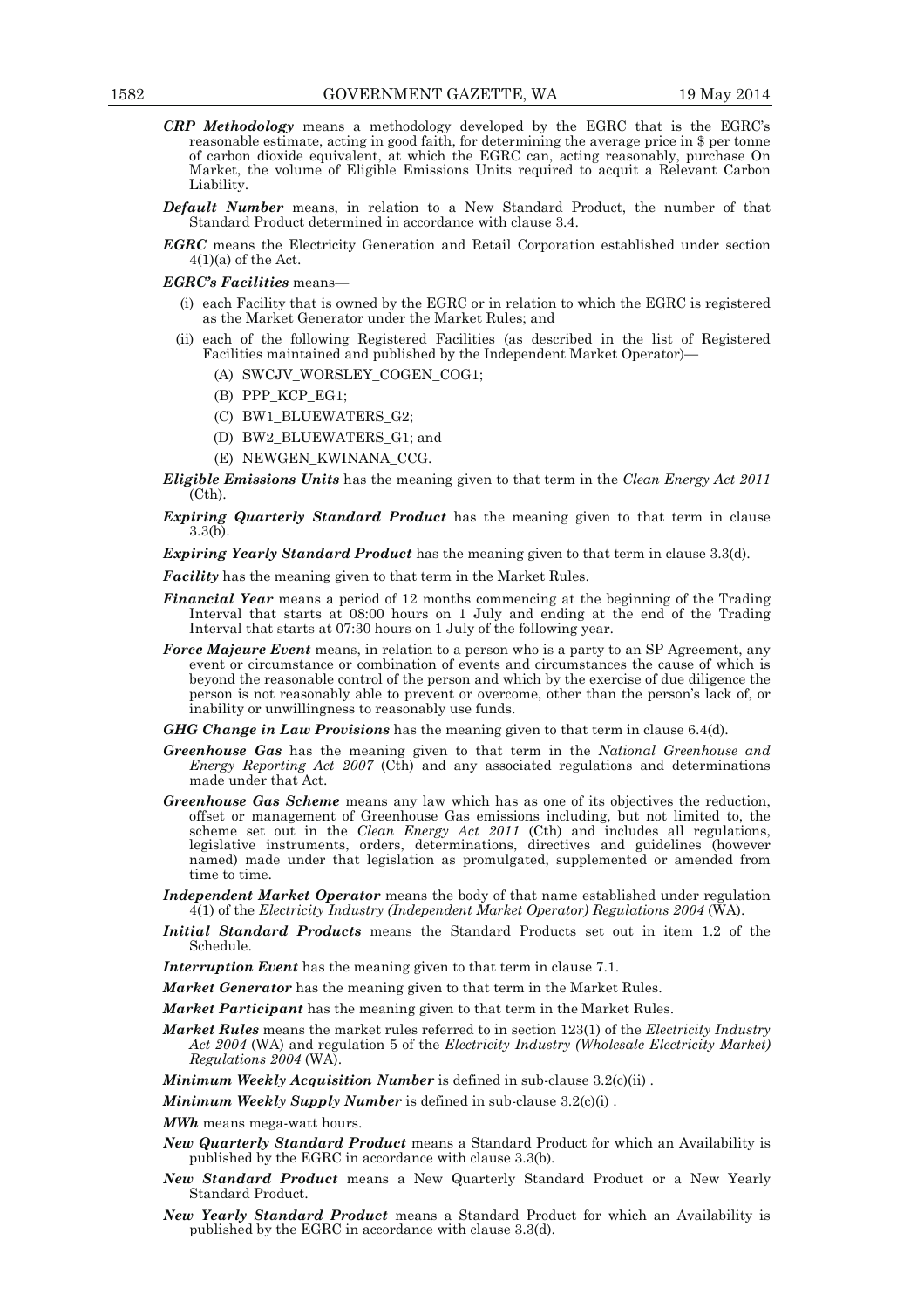- *On Market* means all the markets for the sale and purchase of Eligible Emission Units in which EGRC could reasonably procure sufficient Eligible Emission Units to acquit a Relevant Carbon Liability.
- *Peak Period* means a period of time starting at 08:00 hours and finishing at 22:00 hours on a Business Day.
- *Qualifying Transaction Offer* means an SP Transaction Offer that satisfies the conditions specified in each of sub-clauses 2.5(a) to 2.5(g).
- *Quarterly Standard Product* means any Standard Product identified in column 1 of the table in item 1.1 of the Schedule as a Q1, Q2, Q3 or Q4 Standard Product.
- *Registered Facility* has the meaning given to that term in the Market Rules.
- *Regulations* means the *Electricity Corporations (Electricity Generation and Retail Corporation) Regulations 2013* (WA).
- *Relevant Carbon Liability* means the EGRC's reasonable estimate, acting in good faith, of its liability under an applicable Greenhouse Gas Scheme during a Standard Supply Period.
- *Remaining Weekly Acquisition Availability* means, in relation to a Transaction Week, the Weekly Number minus the aggregate number of Standards Products (to be acquired by the EGRC) that are Transacted in that week, provided that if that number is a negative number the Remaining Weekly Acquisition Availability for that Transaction Week is taken to be 0 (zero).
- *Remaining Weekly Supply Availability* means in relation to a Transaction Week, the Weekly Number minus the aggregate number of Standards Products (to be supplied by the EGRC) that are Transacted in that week, provided that if that number is a negative number the Remaining Weekly Supply Availability for that Transaction Week is taken to be 0 (zero).
- *Retail Business Unit* has the meaning given to that term in regulation 3 of the Regulations.
- *SP Agreement* means a legally binding agreement in a form published by the EGRC in accordance with clause 6.1(a) or clause 6.2(a) between the EGRC and an Approved Counterparty.
- *SP Price* means, in relation to a Standard Product, the price determined in accordance with clause 5.2.
- *SP Supplier* means the party supplying electricity under a Transaction in a Standard Product.
- *SP Supplier's Facilities* means the Approved Counterparty's Facilities or the EGRC's Facilities as the context requires.
- *SP Transaction Offer* has the meaning given to that term in clause 2.3.

*Specified Plant* means the following Registered Facilities (as described in the list of Registered Facilities maintained and published by the Independent Market Operator)—

- (i) SWCJV\_WORSLEY\_COGEN\_COG1;
- (ii) MUJA\_G5;
- (iii) MUJA\_G6;
- (iv) MUJA\_G7;
- (v) MUJA\_G8;
- (vi) COLLIE\_G1;
- (vii) COCKBURN\_CCG1;
- (viii) BW1\_BLUEWATERS\_G2;
- (ix) BW2\_BLUEWATERS\_G1;
- (x) PPP\_KCP\_EG1; and
- (xi) NEWGEN\_KWINANA\_CCG.
- *Standard Flat Quantity* means, in each Trading Interval occurring during the Standard Supply Period of a Standard Product, the quantity of electricity (in MWh) specified in column 3 of the table in item 1.1 of the Schedule.
- *Standard Peak Quantity* means—
	- (i) in each Trading Interval occurring in a Peak Period during the Standard Supply Period of a Standard Product, the quantity of electricity (in MWh) specified in column 4 of the table in item 1.1 of the Schedule; and
	- (ii) in all other Trading Intervals during a Standard Supply Period of a Standard Product, the figure of 0 (zero) MWh.
- *Standard Product* means a wholesale acquisition or supply by the EGRC of a Standard Supply Quantity of electricity in each Trading Interval occurring during a Standard Supply Period at an applicable SP Price, Carbon Emissions Factor and Carbon Price. The Standard Products are set out in the table in item 1.1 of the Schedule.
- *Standard Supply Period* means, in relation to a Standard Product, the period specified for that product in column 2 of the table in item 1.1 of the Schedule.

*Standard Supply Quantity* means a Standard Flat Quantity or a Standard Peak Quantity.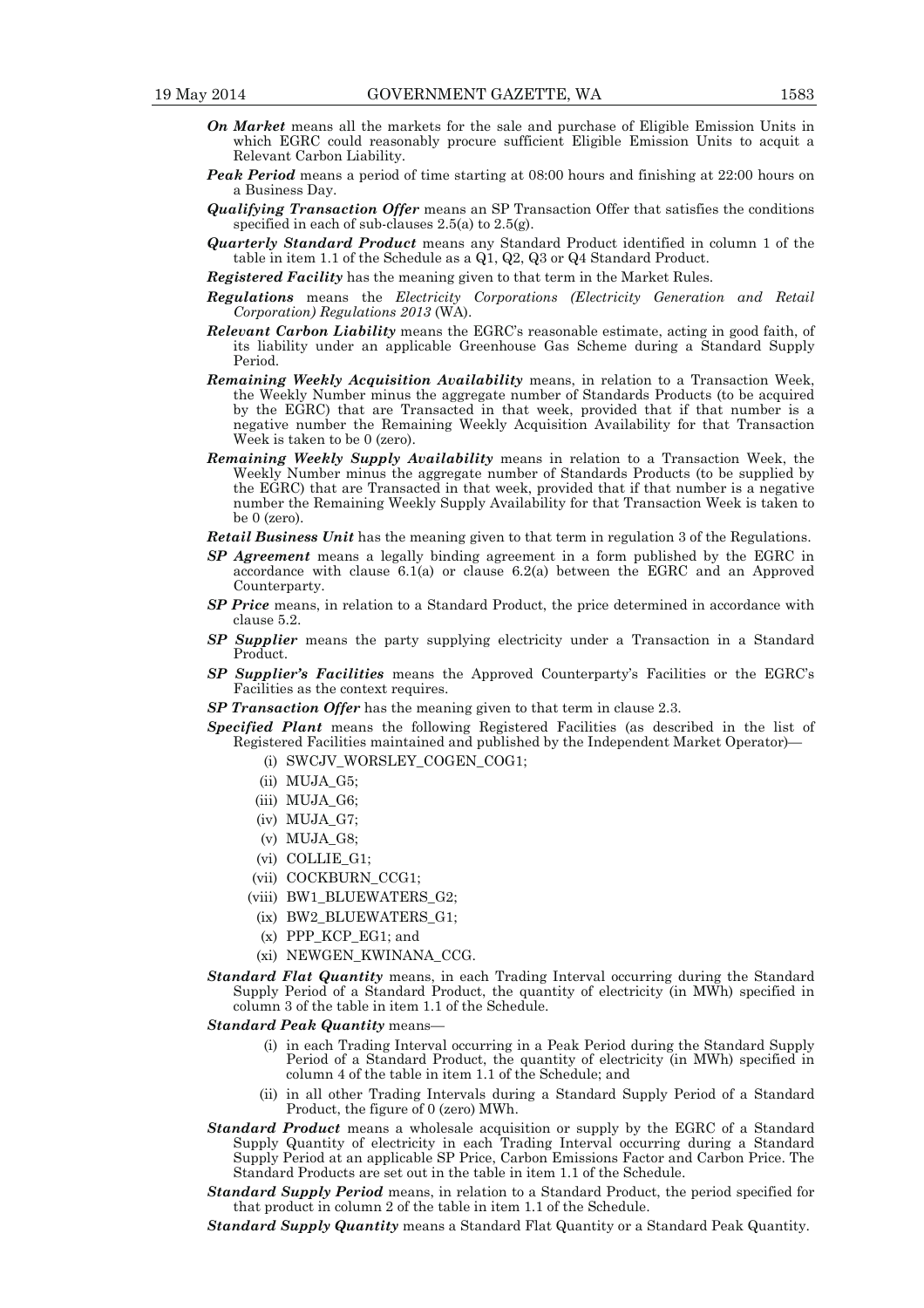*Subsidiary* has the meaning given to that term in the Act.

*SWIS* or *South West interconnected system* has the meaning given to that expression in section 3 of the *Electricity Industry Act 2004* (WA).

*Trading Interval* has the meaning given to that term in the Market Rules.

- *Transaction* means a legally binding transaction under the terms of an SP Agreement between the EGRC and an Approved Counterparty under which the EGRC—
	- (i) supplies electricity under a Standard Product to the Approved Counterparty; or
	- (ii) acquires electricity under a Standard Product from the Approved Counterparty.

# *Transaction Period* means—

- (i) in relation to an Initial Standard Product, the period commencing at 10:00 hours on Tuesday 1 July 2014 and ending at 16:00 hours on the last Business Day of the month that begins 2 months before the commencement of the Standard Supply Period applicable to that Initial Standard Product; and
- (ii) in relation to all Standard Products except the Initial Standard Products, the period commencing at 10:00 hours on the date the EGRC first publishes the Availability of the Standard Product and ending at 16:00 hours on the last Business Day of the month that begins 2 months before the commencement of the Standard Supply Period applicable to the Standard Product.
- *Transaction Week* means the period commencing at 10:00 hours on the first Business Day of each week, and ending at 16:00 hours on the last Business Day of each week.

*Weekly Number* means the number specified in item 3.1 of the Schedule.

*Wholesale Electricity Market* means the market established by regulations under section 122 of the *Electricity Industry Act 2004* (WA).

- *Wholesale Energy Credit Policy* means the EGRC's policy of that name as published on the EGRC's website and amended from time to time.
- *Yearly Standard Product* means any Standard Product identified in column 1 of the table in item 1.1 of the Schedule as a Calendar Year or Financial Year Standard Product.
- (b) In this Arrangement-
	- (i) a reference to a "clause" or "sub-clause" or "item" or "Schedule" is a reference to a clause or sub-clause or item or Schedule of this Arrangement;
	- (ii) if a word or phrase is defined, its other grammatical forms have a corresponding meaning unless the context requires otherwise;
	- (iii) a reference to any law, legislation or legislative provision includes any statutory modification or re-enactment of, or legislative provision substituted for, and any statutory instruments issued under that legislation or legislative provision; and
	- (iv) a reference to an individual or person includes a corporation, partnership, joint venture, association, authority, trust, state or government and vice versa.

#### **2.—STANDARD PRODUCTS AND TRANSACTIONS**

#### **2.1 EGRC to Transact in Standard Products**

The EGRC must, during the Transaction Period applicable to a Standard Product and for so long as there is an Availability of the Standard Product, enter into Transactions in the Standard Product with Approved Counterparties at an applicable SP Price, Carbon Emissions Factor and Carbon Price in accordance with this Arrangement.

#### **2.2 General requirements for Transactions**

- (a) The EGRC must not enter into Transactions in a Standard Product with a person who is not an Approved Counterparty.
- (b) The EGRC must not enter into a Transaction in a Standard Product with the Retail Business Unit of the EGRC or any Subsidiary of the EGRC.
- (c) The EGRC and an Approved Counterparty must not Transact in a Standard Product unless and until an SP Agreement has been executed by the EGRC and the Approved Counterparty.
- (d) The EGRC must not acquire or supply any Capacity Credits in any Transaction for a Standard Product.
- (e) The EGRC must not enter into a Transaction for a Standard Product if the proposed quantity of electricity to be supplied or acquired in each Trading Interval during the Standard Supply Period is not a Standard Flat Quantity or a Standard Peak Quantity.

#### **2.3 Offers to enter into Transactions**

- (a) An Approved Counterparty may, in accordance with sub-clauses 2.3(b) and 2.3(c), make offers to enter into one or more Transactions in Standard Products with the EGRC (*SP Transaction Offer*).
	- (b) An SP Transaction Offer may include a request for the acquisition or supply of more than one Standard Product.
	- (c) An SP Transaction Offer must be in such form as the EGRC reasonably requires provided that an SP Transaction Offer must—
		- (i) identify each Standard Product that is the subject of the offer;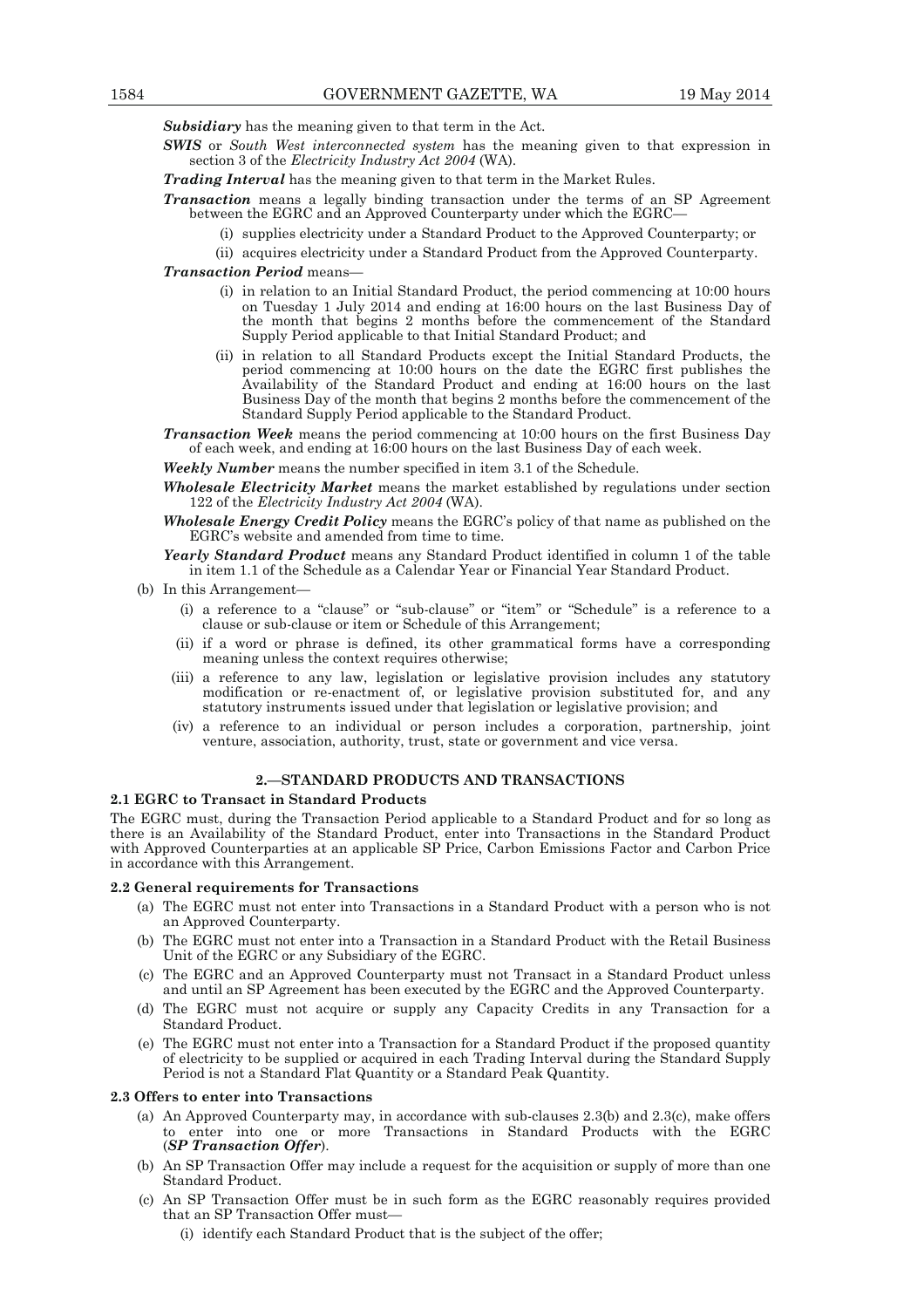- (ii) identify the SP Price determined and published by the EGRC in accordance with clause 5 at which the Approved Counterparty is willing to supply or acquire (as the case may be) the Standard Product;
- (iii) identify the Carbon Emissions Factor published by the EGRC for the Standard Product in accordance with clause 5; and
- (iv) otherwise be in a form capable of acceptance by the EGRC as a Transaction without any further action by the Approved Counterparty.
- (d) The EGRC must receive SP Transaction Offers at any time between the hours of 10:00 and 16:00 on Business Days.
- (e) The EGRC must not consider or accept any SP Transaction Offer submitted—
	- (i) before 10:00 hours or after 16:00 hours on a Business Day;
	- (ii) on a day that is not a Business Day; or
	- (iii) before the commencement of the Transaction Period applicable to the relevant Standard Product.
- $(f)$  The EGRC must-
	- (i) establish and apply a fair and reasonable procedure for recording the time at which an SP Transaction Offer is received; and
	- (ii) as soon as practicable, provide notice of that time to the Approved Counterparty.
- (g) For the purposes of this Arrangement, the time recorded by the EGRC in accordance with clause 2.3(f) is the time an SP Transaction Offer is taken to be received by the EGRC.

#### **2.4 Expiry of Transaction Period**

- (a) Subject to clause 2.4(b), the EGRC must not accept an SP Transaction Offer after the Transaction Period for a Standard Product that is the subject of the SP Transaction Offer expires.
- (b) A Transaction in a Standard Product that relates to an SP Transaction Offer received before the expiry of the Transaction Period for that Standard Product may be completed after the expiry of the Transaction Period.

#### **2.5 Accepting SP Transaction Offers**

 $If$ 

- (a) the person that makes an SP Transaction Offer is an Approved Counterparty;
- (b) the Approved Counterparty is not acquiring a Standard Product for the purpose of its own consumption;
- (c) an SP Agreement has been entered into by the EGRC and the Approved Counterparty;
- (d) the Transaction contemplated by the SP Transaction Offer is within any credit limits and other requirements set by the EGRC for that Approved Counterparty in accordance with the Wholesale Energy Credit Policy;
- (e) the SP Price and the Carbon Emissions Factor specified for a Standard Product in the SP Transaction Offer is the same as the SP Price and Carbon Emissions Factor published by the EGRC for that Standard Product at the time the SP Transaction Offer is taken to be received by the EGRC;
- (f) the SP Transaction Offer is otherwise in a form that is capable of acceptance by the EGRC as a Transaction without any further action by an Approved Counterparty; and
- (g) the EGRC has, at the time the SP Transaction Offer is taken to be received, sufficient Availability of the relevant Standard Products to meet the number of Standard Products requested in an SP Transaction Offer,

#### (a *Qualifying Transaction Offer*)

- the EGRC must, as soon as practicable after receiving the Qualifying Transaction Offer—
	- (h) accept the Qualifying Transaction Offer at the SP Prices and the Carbon Emissions Factors quoted in the SP Transaction Offer; and
	- (i) enter into a Transaction in respect of the requested Standard Products with the Approved Counterparty in accordance with the SP Agreement.

#### **2.6 Procedures for limited Availability and simultaneous offers**

- (a) The EGRC must develop and publish on a website the procedures the EGRC will apply where an SP Transaction Offer is made in respect of more than one Standard Product and the EGRC has insufficient Availability, Remaining Weekly Supply Availability or Remaining Weekly Acquisition Availability to fulfil the SP Transaction Offer.
- (b) The EGRC must develop and publish on a website the procedures that the EGRC will apply where—
	- (i) two or more SP Transaction Offers are taken, in accordance with clause  $2.3(g)$ , to be received by the EGRC at the same time;
- (ii) there is insufficient Availability, Remaining Weekly Supply Availability or Remaining Weekly Acquisition Availability for the EGRC to fulfil all SP Transaction Offers; and
	- (iii) the EGRC determines not to acquire or supply (as the case may be) the additional Standard Products required to fulfil all SP Transaction Offers.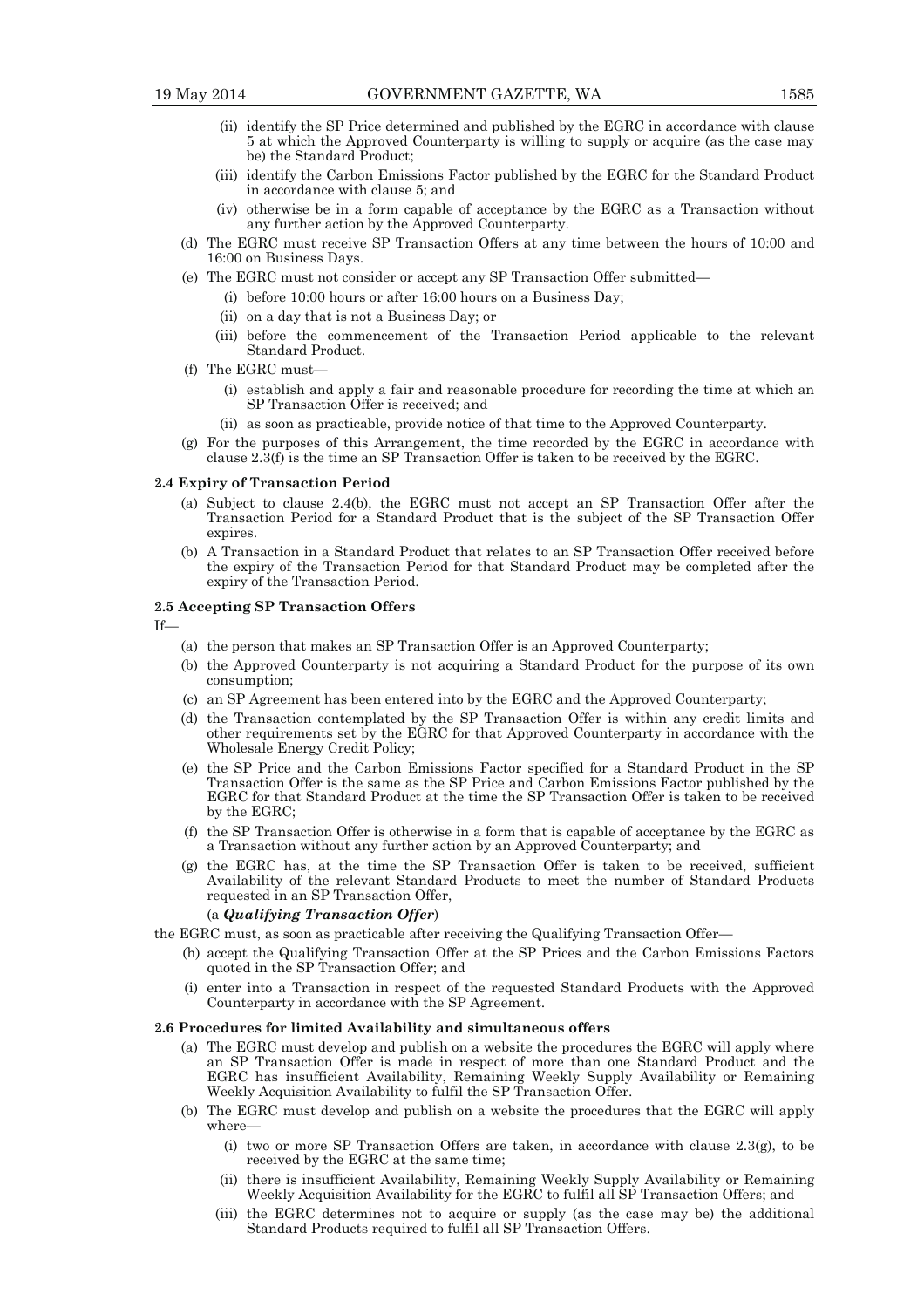(c) The procedures developed by the EGRC for the purposes of clause 2.6(b) must provide for a fair and reasonable allocation of Standard Products between relevant SP Transaction Offers on a pro rata basis.

# **3.—AVAILABILITY**

#### **3.1 Initial Availability and determination by EGRC**

- (a) The Availability of each Initial Standard Product as of 1 July 2014 is set out in the table in item 3.2 of the Schedule.
- (b) On and from 1 July 2014, the Availability of all Standard Products will be determined by the EGRC in accordance with the principles in this clause 3.1.
- (c) Each time the EGRC supplies (sells) a Standard Product (**first product**) the EGRC may make a corresponding reduction in the Availability of all other Standard Products for supply to Approved Counterparties that have a Standard Supply Period that is contemporaneous (whether in whole or in part) with the Standard Supply Period of the first product.
- (d) Each time the EGRC acquires (purchases) a Standard Product (**first product**) the EGRC may make a corresponding reduction in the Availability of all other Standard Products available for acquisition (purchase) by the EGRC that have a Standard Supply Period that is contemporaneous (whether in whole or in part) with the Standard Supply Period of the first product.
- (e) Each time the EGRC acquires (purchases) a Standard Product for a Standard Flat Quantity (**first product**) the EGRC must make a corresponding increase in the Availability of all other Standard Products that are available for supply (sale) by the EGRC that have a Standard Supply Period that is wholly contemporaneous with the Standard Supply Period of the first product.
- (f) Each time the EGRC acquires (purchases) a Standard Product for a Standard Peak Quantity (**first product**) the EGRC must make a corresponding increase in the Availability of all other Standard Products for a Standard Peak Quantity that are available for supply (sale) by the EGRC that have a Standard Supply Period that is wholly contemporaneous with the Standard Supply Period of the first product.

#### **3.2 Minimum Weekly Transactions**

- (a) The EGRC must ensure that the number of Standard Products (to be supplied by the EGRC) that are Transacted in each Transaction Week is no less than the Minimum Weekly Supply Number.
- (b) The EGRC must ensure that the number of Standard Products (to be acquired by the EGRC) that are Transacted in each Transaction Week is no less than the Minimum Weekly Acquisition Number.
- (c) For the purposes of this clause 3.2—
	- (i) the *Minimum Weekly Supply Number* is the lesser of—
		- (A) the aggregate number of Standard Products in the Qualifying Transaction Offers for the supply of Standard Products by the EGRC accepted by the EGRC during the relevant Transaction Week; and
		- (B) the Weekly Number.
	- (ii) the *Minimum Weekly Acquisition Number* is the lesser of—
		- (A) the aggregate number of Standard Products in the Qualifying Transaction Offers (for the acquisition of Standard Products by the EGRC) accepted by the EGRC during the relevant Transaction Week; and
		- (B) the Weekly Number.
- (d) The EGRC may, in a Transaction Week, Transact for the supply or acquisition of Standard Products in excess of the Minimum Weekly Supply Number or Minimum Weekly Acquisition Number, provided that any Standard Products supplied or acquired by the EGRC in excess of those respective numbers must not be taken into account by the EGRC for the purposes of determining the Availability, Remaining Weekly Supply Availability or Remaining Weekly Acquisition Availability of any Standard Products.

#### **3.3 Availability of Additional Standard Products**

- (a) The EGRC must make additional Standard Products available for Transactions in accordance with the remainder of this clause 3.3 and clause 3.4.
- (b) On each occasion when the Transaction Period of a Quarterly Standard Product expires (*Expiring Quarterly Standard Product*) the EGRC must, on the next Business Day, publish the Availability of a Default Number of Quarterly Standard Products that, except for the Standard Supply Period, are the same as the Expiring Quarterly Standard Product (*New Quarterly Standard Product*).
- (c) The Standard Supply Period of a New Quarterly Standard Product must commence 15 months after the commencement of the relevant Expiring Quarterly Standard Product.
- (d) On each occasion when the Transaction Period of a Yearly Standard Product expires (*Expiring Yearly Standard Product*) the EGRC must, on the next Business Day, publish the Availability of a Default Number of Yearly Standard Products that, except for the Standard Supply Period, are the same as the Expiring Yearly Standard Product (*New Yearly Standard Product*).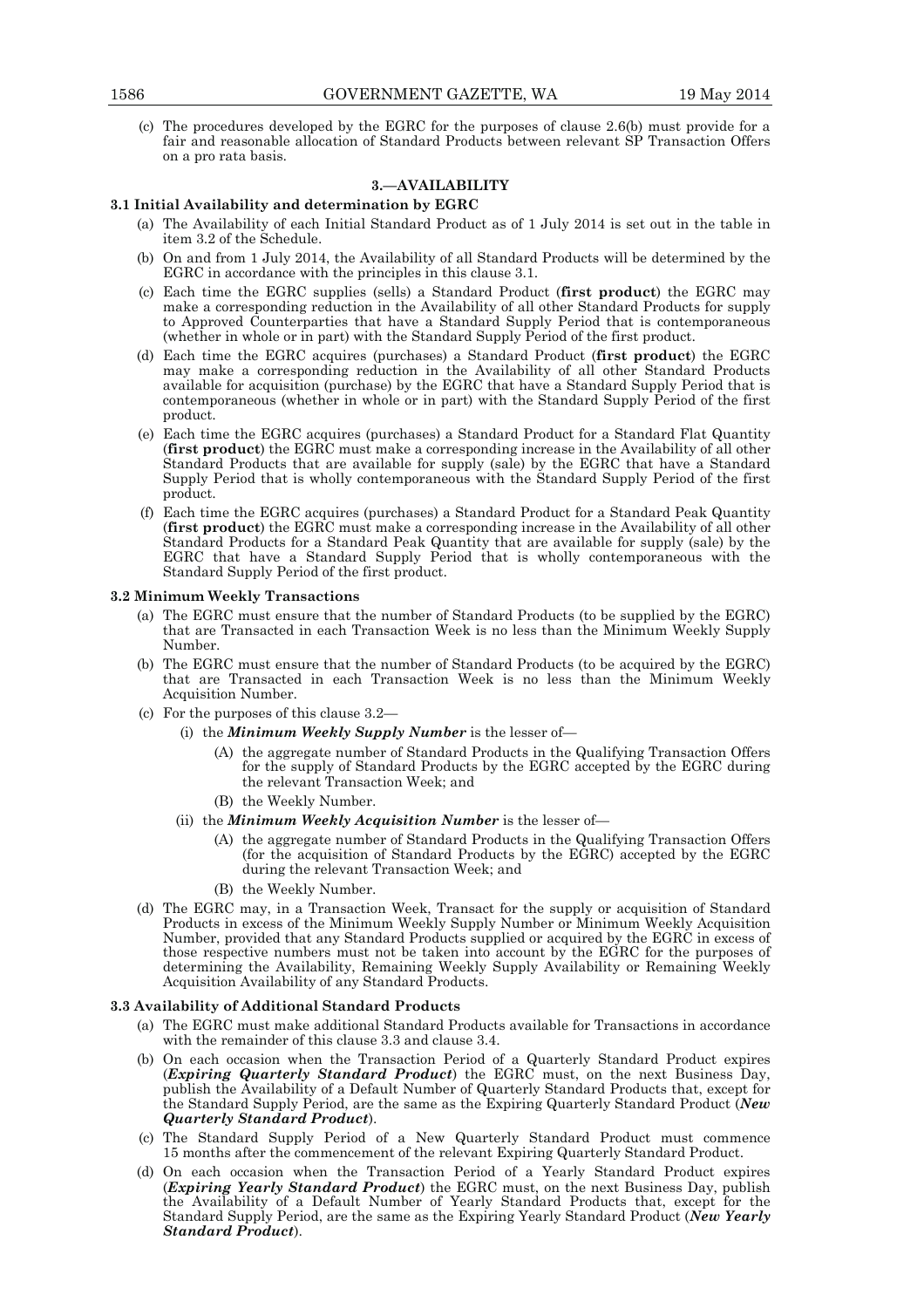- (e) The Standard Supply Period of a New Yearly Standard Product must commence either 12 months or 18 months after the commencement of the Standard Supply Period of the Expiring Yearly Standard Product.
- (f) After the Availability of a New Standard Product is first published by the EGRC, the Availability of a New Standard Product is determined by the EGRC in accordance with clause 3.1.

#### **3.4 Default Numbers of new Standard Products**

- (a) Subject to sub-clauses 3.4(c) and 3.4(d), the *Default Number* of a New Standard Product to be supplied by the EGRC is 150.
- (b) Subject to sub-clauses 3.4(c) and 3.4(d), the *Default Number* of a New Standard Product to be acquired by the EGRC is 100.
- (c) The Default Number of a New Standard Product must be adjusted by the EGRC so that all Transactions entered into by the EGRC in all Commenced Standard Products that have a Standard Supply Period that is contemporaneous whether in whole or in part with the Standard Supply Period of the New Standard Product are taken into account in determining the Default Number of the New Standard Product.
- (d) The EGRC must apply the principles in clause 3.1 for the purposes of adjusting the Default Number of a New Standard Product in accordance with sub-clause 3.4(c).

#### **3.5 Transaction Week**

On the expiry of a Transaction Week the Remaining Weekly Supply Availability and the Remaining Weekly Acquisition Availability are taken to be  $0$  (zero), irrespective of whether the Remaining Weekly Supply Availability or Remaining Weekly Acquisition Availability immediately before the expiry of that Transaction Week was greater than 0 (zero).

#### **3.6 Publishing Requirements for Availability**

- (a) The EGRC must publish on a website and update in as close to real time as practicable—
	- (i) the Availability of all Standard Products; and
	- (ii) in each Transaction Week, the Remaining Weekly Supply Availability and the Remaining Weekly Acquisition Availability for that week.
- (b) By no later than 1 July 2014 the EGRC must publish worked examples (including a description of those examples) of hypothetical Transactions and the EGRC's determination of the Availability of Standard Products and both the Remaining Weekly Supply Availability and Remaining Weekly Acquisition Availability in light of those hypothetical Transactions.
- (c) The worked examples published by the EGRC must include a reasonable sample of hypothetical Transactions—
	- (i) of different Standard Supply Periods and different standard supply quantities;
	- (ii) where the EGRC is the supplier of a Standard Product; and
	- (iii) where the EGRC is the acquirer of a Standard Product.

#### **3.7 Other Publishing Requirements**

- (a) The EGRC must publish details of historic prices for Standard Products on a website and update those details on—
	- (i) each occasion the EGRC revises the SP Price applicable to a Standard Product; and
	- (ii) the first Business Day of each month.
- (b) The EGRC must publish on a website details of historic Transactions entered into by the EGRC, with the identity of the relevant Approved Counterparty removed, and update those details on each occasion the EGRC enters into a Transaction.
- (c) The EGRC must publish on a website and update on a monthly basis, information on price trends for Transactions in Standard Products.

#### **4.—APPROVED COUNTERPARTIES**

#### **4.1 Applications**

- (a) Any person, except the Retail Business Unit of the EGRC or a Subsidiary of the EGRC, who is a Market Participant may apply to the EGRC to become a person approved by the EGRC for entry into Transactions in Standard Products with the EGRC.
- (b) An application under clause  $4.1(a)$  is to be made in such form as the EGRC may reasonably require.
- (c) On receipt of an application made in accordance with clause 4.1(a), the EGRC must determine whether to approve a person as an Approved Counterparty in accordance with clause 4.2 and respond to the applicant as soon as practicable.

# **4.2 Approval by EGRC**

In determining whether to approve a person as an Approved Counterparty the EGRC must—

- (a) be satisfied that the person is a Market Participant;
- (b) assess the creditworthiness of the person in accordance with the Wholesale Energy Credit Policy; and
- (c) otherwise apply the EGRC's usual business practices and procedures.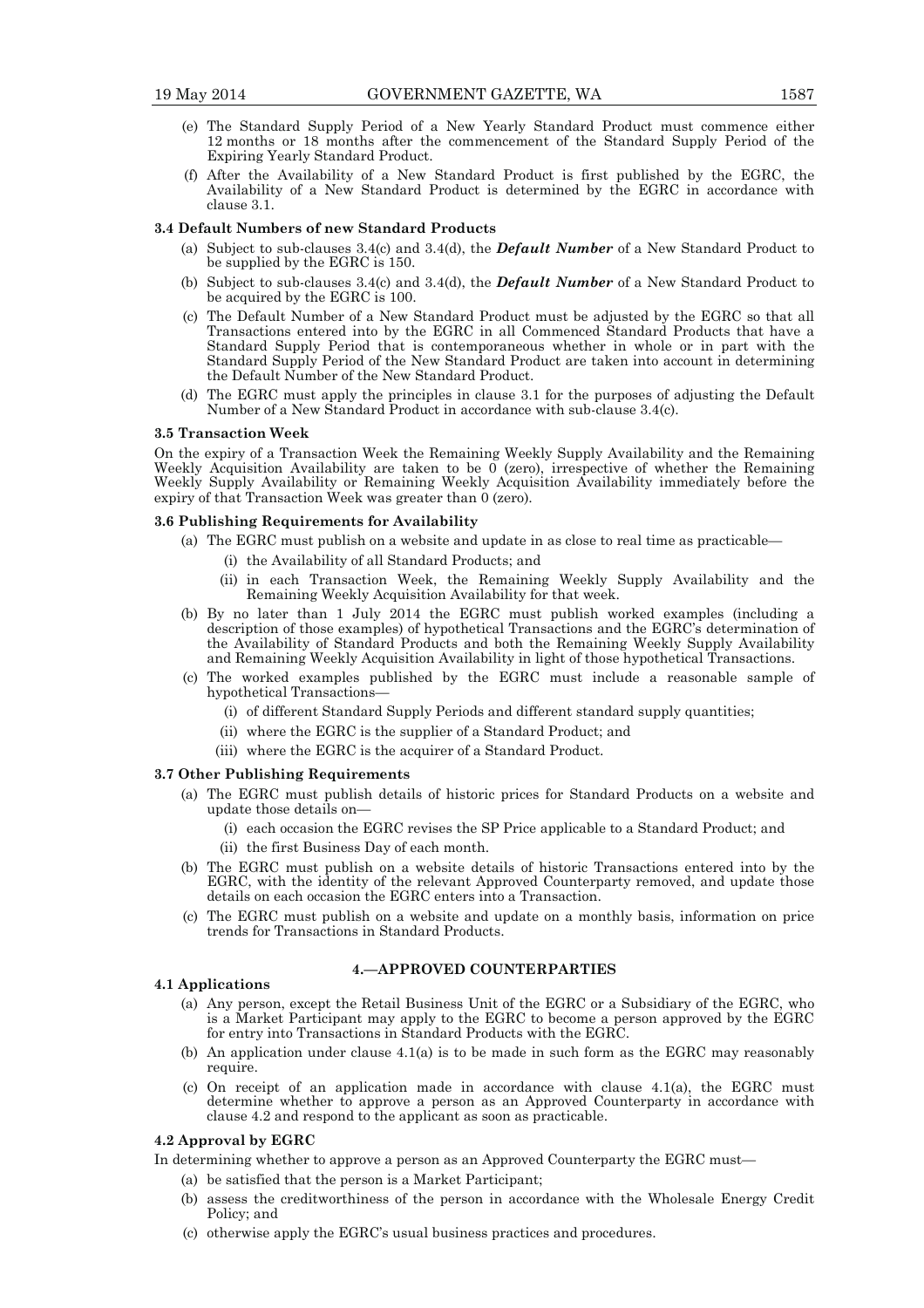#### **4.3 Publication Requirements**

The EGRC must, by no later than 31 May 2014, publish on a website details of the EGRC's procedures for receiving and determining an application by a person to become an Approved Counterparty.

#### **5.—SP PRICING REQUIREMENTS**

#### **5.1 EGRC must publish prices and emissions factors**

- (a) The EGRC must, for each Standard Product and in accordance with the remainder of this clause 5, publish on a publicly accessible part of a website—
	- (i) the SP Prices at which the EGRC will supply and acquire the Standard Product; and
	- (ii) a Carbon Emissions Factor applicable to that Standard Product.
- (b) The EGRC must publish initial SP Prices and Carbon Emissions Factors for all Initial Standard Products no later than 1 July 2014.
- (c) The EGRC must publish an initial SP Price and Carbon Emissions Factor for any other Standard Product by no later than the date the Availability of that Standard Product is published in accordance with clause 3.3.
- (d) The EGRC may revise an SP Price or a Carbon Emissions Factor for a Standard Product at any time after publication of an initial SP Price until the end of the Transaction Period for that Standard Product, provided that any revised SP Price or Carbon Emissions Factor—
	- (i) must be determined in accordance with the requirements of clause 5.2;
	- (ii) does not take effect until it is published by the EGRC on a publicly accessible part of a website; and
- (iii) subject to any GHG Change in Law Provisions in an SP Agreement, does not alter the SP Price or Carbon Emissions Factor applicable to any SP Transaction Offer received by the EGRC before a revised SP Price or Carbon Emissions Factor (as the case may be) is published by the EGRC on a publicly accessible part of a website.

# **5.2 Determining SP Prices and Carbon Emissions Factors**

- (a) (**Non-discrimination**) An SP Price for a Standard Product must comply with the requirements of regulation 22 of the Regulations and the remainder of this clause 5.2.
- (b) (**SP Prices are exclusive of Carbon Price**) An SP Price must be determined exclusive of the Carbon Price applicable to a Standard Product.
- (c) (**Buy/Sell Carbon Emissions Factors to be identical**) The Carbon Emissions Factor for the EGRC's acquisition of a Standard Product (for a particular Standard Supply Quantity in a particular Standard Supply Period) and the Carbon Emissions Factor for the EGRC's supply of that same Standard Product must be identical.
- (d) (**Carbon Price**) The EGRC must treat the Carbon Price applicable to a Standard Product in accordance with clause 5.3.
- (e) (**Maximum buy/sell spread**) The EGRC must at all times ensure that an SP Price published by the EGRC for the acquisition of a Standard Product is not less than an amount determined in accordance with the following formula—

SP Price $_{\text{RHY}}$  = [1.0—(Spread/100)] x (SP Price<sub>SELL</sub>)

where—

| ${\rm SP~Price}_{\rm SELL}$ | is the SP Price published by the EGRC in accordance with sub-            |
|-----------------------------|--------------------------------------------------------------------------|
|                             | clause 5.1 at which the EGRC will supply (sell) a Standard<br>Product:   |
| Spread                      | is the % (percentage) figure specified in item 2 of the Schedule:<br>and |

 $SP$  Price $_{\text{BUV}}$  is the minimum SP Price for the acquisition (purchase) of the

same Standard Product by the EGRC.

#### **5.3 Carbon Prices**

- (a) A party that acquires a Standard Product under a Transaction must, in addition to the SP Price, pay a Carbon Price for that Standard Product.
- (b) Subject to any GHG Change in Law Provisions in an SP Agreement, the Carbon Price applicable to a Standard Product is an amount (on a \$ per MWh basis), determined in accordance with the following formula—

 $Carbon_{PRICE} = \text{CRP} \times \text{CEF}$ where- $\text{Carbon}_{\text{DDICF}}$  is the Carbon Price to be paid by the acquirer of the Standard Product (on a \$ per MWh basis); CRP is the Carbon Reference Price; and CEF is the Carbon Emissions Factor published by the EGRC for the Standard Product.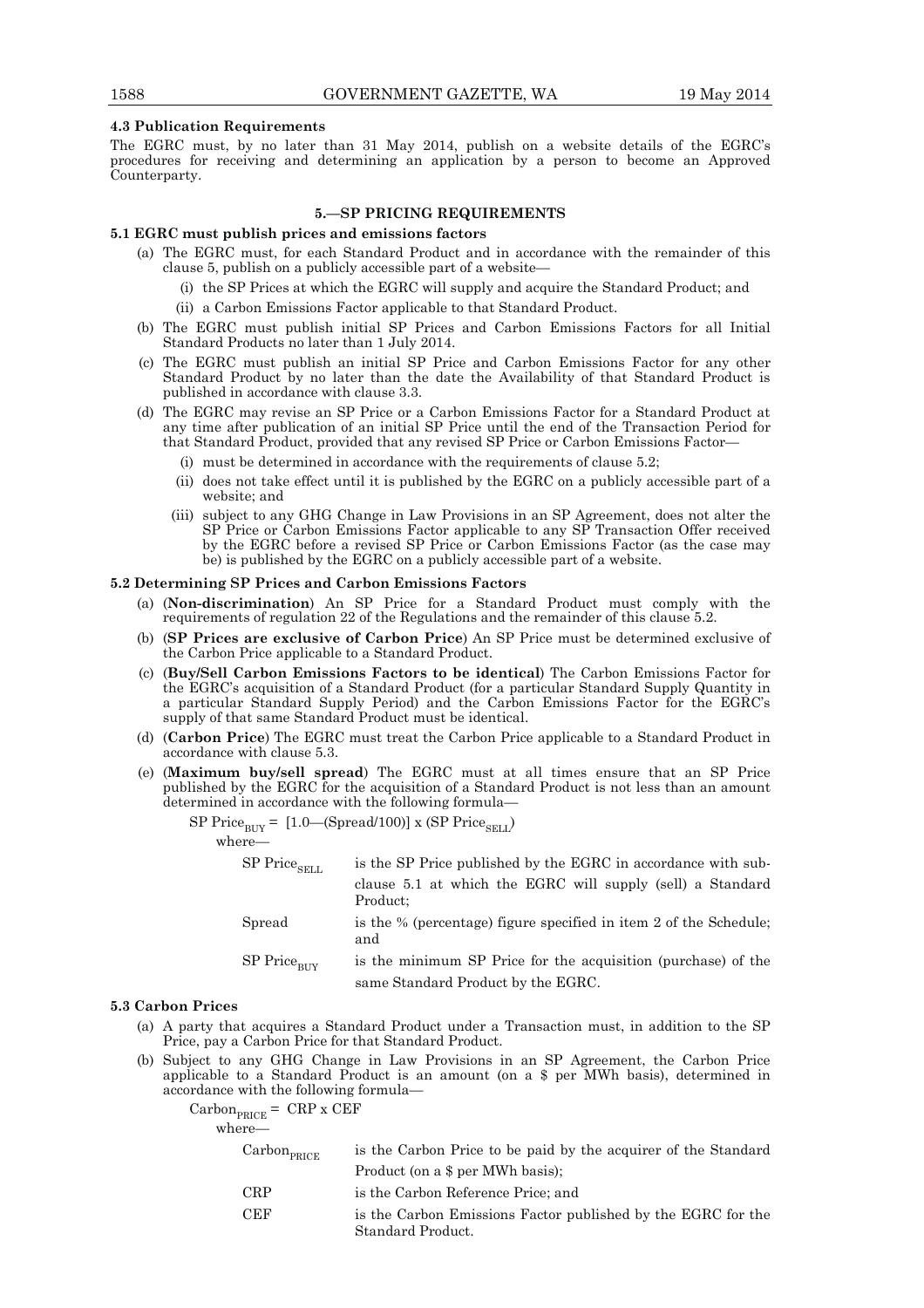#### **5.4 Publishing requirements for Carbon Price and Carbon Reference Price**

- (a) By no later than 1 July 2014, the EGRC must develop and publish a CRP Methodology on a website.
- (b) The EGRC must, by no later than 31 May 2014, develop and publish on a website, the EGRC's methodologies for determining the time and manner under an SP Agreement in which—
	- (i) a Carbon Reference Price is fixed in respect of a Standard Product; and
	- (ii) a Carbon Price is fixed and becomes payable in respect of a Standard Product.

#### **5.5 Records to be kept**

The EGRC must, on a monthly basis, monitor and keep records of—

- (a) all Transactions entered into by the EGRC for Standard Products and the SP Prices applicable to those Transactions;
- (b) SP Prices for Standard Products published by the EGRC on a website;
- (c) the Availability of all Standard Products;
- (d) any revisions to SP Prices; and
- (e) the occurrence of any Interruption Events or Force Majeure Events and details of their duration and impact on the EGRC's obligations under this Arrangement.

#### **6.—SP AGREEMENT**

#### **6.1 EGRC to develop and publish SP Agreement and procedures**

The EGRC must, by no later than 31 May 2014, develop and publish on a website—

- (a) a form of agreement that complies with the requirements of this Arrangement; and
- (b) details of the EGRC's procedures for the EGRC's entry into an SP Agreement with an Approved Counterparty.

#### **6.2 Varying terms and conditions**

- (a) Subject to the remainder of this clause 6.2, the EGRC may, at any time, revise, amend and republish the form of the SP Agreement, provided that the form of the SP Agreement as revised or amended complies with the requirements of this Arrangement.
- (b) Once an SP Agreement has been entered into—
	- (i) it may only be varied by the agreement of both parties to the SP Agreement; and
	- (ii) any variations must be consistent with the requirements of this Arrangement.

# **6.3 General features of SP Agreement**

An SP Agreement must—

- (a) take the form of a bilateral agreement between the EGRC and an Approved Counterparty that specifies the terms and conditions on which the EGRC and the Approved Counterparty may enter into one or more Transactions in Standard Products from time to time;
- (b) provide for either party to the SP Agreement to act as buyer or seller of a Standard Product in respect of a Transaction from time to time; and
- (c) comply with the requirements of clause 6.4.

#### **6.4 Specific Requirements**

An SP Agreement—

- (a) must provide for the settlement and payment of amounts owing in respect of Transactions in accordance with the EGRC's usual practices for entering into transactions with counterparties in relation to the wholesale acquisition and supply of electricity in the Wholesale Electricity Market;
- (b) must provide for parties to give effect to Transactions by making valid Bilateral Submissions to the Independent Market Operator for the relevant Standard Supply Quantity for each Trading Interval occurring during the Standard Supply Period of the Standard Product;
- (c) must not provide for the acquisition or supply by the EGRC or an Approved Counterparty of any goods or services except Standard Products;
- (d) may include terms and conditions that pass through the effects of a change in law applicable to a Greenhouse Gas Scheme that occurs after the EGRC has entered into a Transaction including, but not limited to, any such change that has retrospective effect (*GHG Change in Law Provisions*); and
- (e) may include terms and conditions providing relief for the EGRC and the Approved Counterparty from the performance of their respective obligations under the SP Agreement to the extent such performance is hindered, delayed, prevented or otherwise affected by the occurrence of a Force Majeure Event, provided those terms and conditions must comply with the requirements in clause 6.5.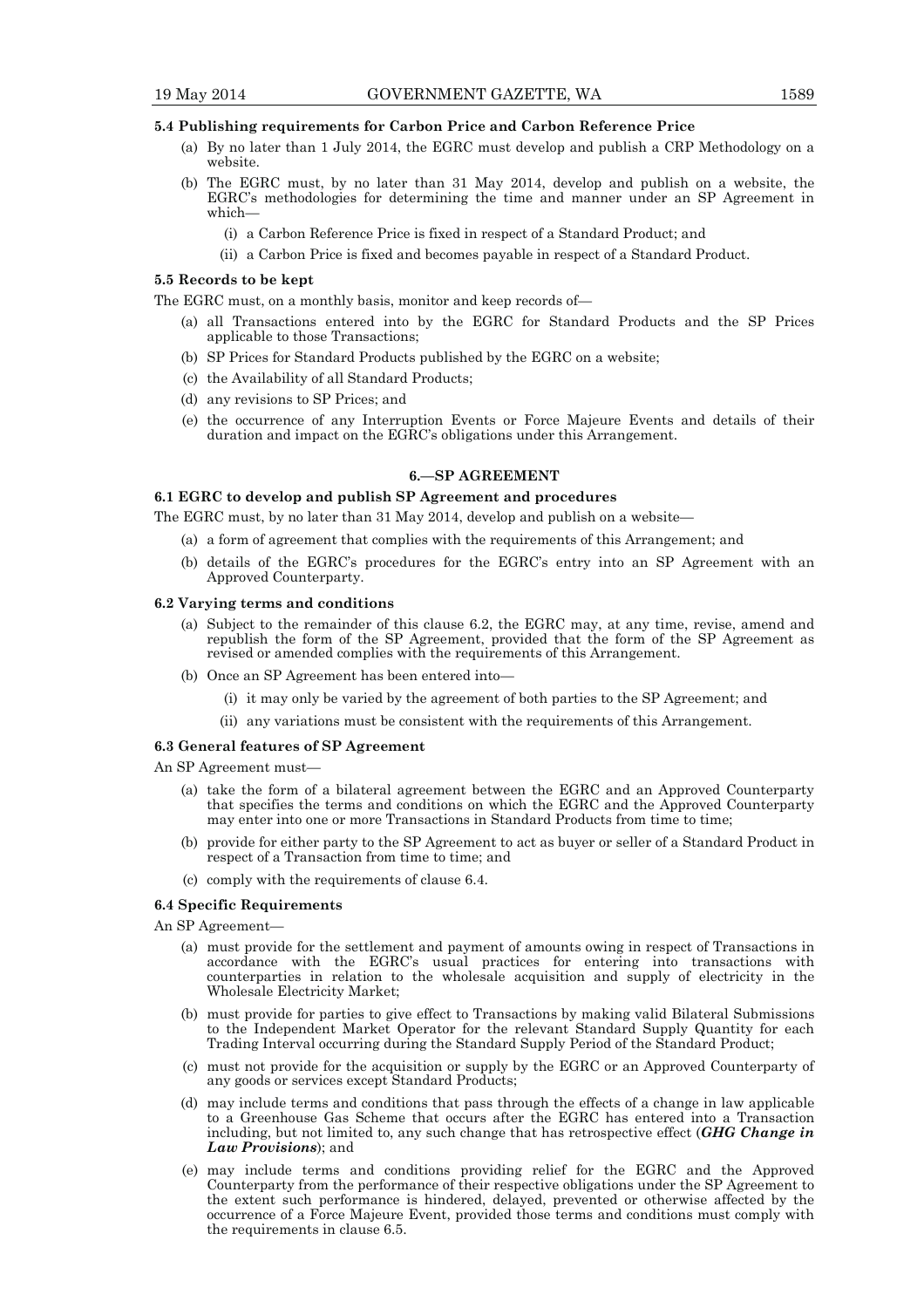#### **6.5 Specific requirements in relation to Force Majeure**

If an SP Agreement includes terms and conditions of the kind described in clause 6.4(e) those conditions must—

- (a) include obligations on the party affected by the Force Majeure Event to mitigate the effects of that Force Majeure Event and use its reasonable endeavours to resume performance of its obligations as soon as practicable;
- (b) if the SP Supplier is the party affected by the Force Majeure Event, reduce the other party's (purchaser's) liability to make payment for electricity to the extent the SP Supplier fails or is unable to make Bilateral Submissions as a result of the occurrence of the Force Majeure Event; and
- (c) provide that an SP Supplier is deemed to be hindered, delayed, prevented or otherwise affected by the occurrence of a Force Majeure Event if either of the following occur—
	- (i) the electricity that can be generated or supplied by the SP Supplier's Facilities is reduced by at least 20% in the aggregate as result of a Force Majeure Event; or
- (ii) if the SP Supplier is the EGRC, the generation or supply of electricity from a generating unit of the SP Supplier's Specified Plant ceases or is completely curtailed or completely interrupted as a result of the occurrence of Force Majeure Event.

#### **6.6 Other requirements**

An SP Agreement must not specify that the electricity to be supplied or acquired in respect of a Transaction is electricity that will be generated or supplied by a particular Facility or a specified group of Facilities.

#### **7.—INTERRUPTION EVENTS**

#### **7.1 Interruption Event**

Each of the following is an Interruption Event—

- (a) The electricity that can be generated or supplied by the EGRC's Facilities and exported into the SWIS is reduced by at least 20% in the aggregate as result of an event or circumstance or combination of events and circumstances the cause of which is beyond the reasonable control of the EGRC including, but not limited to, any of the following—
	- (i) an unplanned network outage;
	- (ii) a disruption in fuel supply; or
	- (iii) an unscheduled outage of the EGRC's Facilities.
- (b) An unplanned outage occurs at any of the Specified Plant and the expected duration of that outage as reasonably determined in good faith by the EGRC will be more than 2 months.
- (c) The EGRC is unable to publish SP Prices as a result of a failure or interruption to the website on which the EGRC publishes SP Prices or other information technology systems on which the EGRC relies including, but not limited to, any such failure or interruption arising as a result of—
	- (i) the unauthorised access of the website or other information technology system; or
	- (ii) a denial of service attack (whether such attack is a distributed denial of service or otherwise).

# **7.2 Notice to be given**

- (a) Immediately following the occurrence of an Interruption Event the EGRC must publish on a website and give notice to the Coordinator of Energy and all Approved Counterparties setting out details of the—
	- (i) Interruption Event and the reasons for its occurrence;
	- (ii) expected duration of the Interruption Event; and
	- (iii) effect of the Interruption Event on the EGRC's obligations under this Arrangement, including any suspension or modification of the EGRC's obligations under clause 7.3.
- (b) The EGRC must, until the EGRC resumes its obligations under this Arrangement in accordance with clause 7.5 provide the Coordinator of Energy and each Approved Counterparty with regular updates, or publish regular updates on a website, on the status of progress made in resuming all of the EGRC's obligations under this Arrangement.

#### **7.3 Occurrence of an Interruption Event**

If an Interruption Event occurs then, subject to clauses 7.4 and 7.5 the EGRC—

- (a) must continue to publish SP Prices for Standard Products for so long as the Interruption Event persists, unless the Interruption Event is of a kind described in clause 7.1(c);
- (b) may restrict the Availability of one or more classes of Standard Products the EGRC will supply or acquire; and
- (c) may suspend the Availability of all Standard Products and cease receiving or accepting any SP Transaction Offers.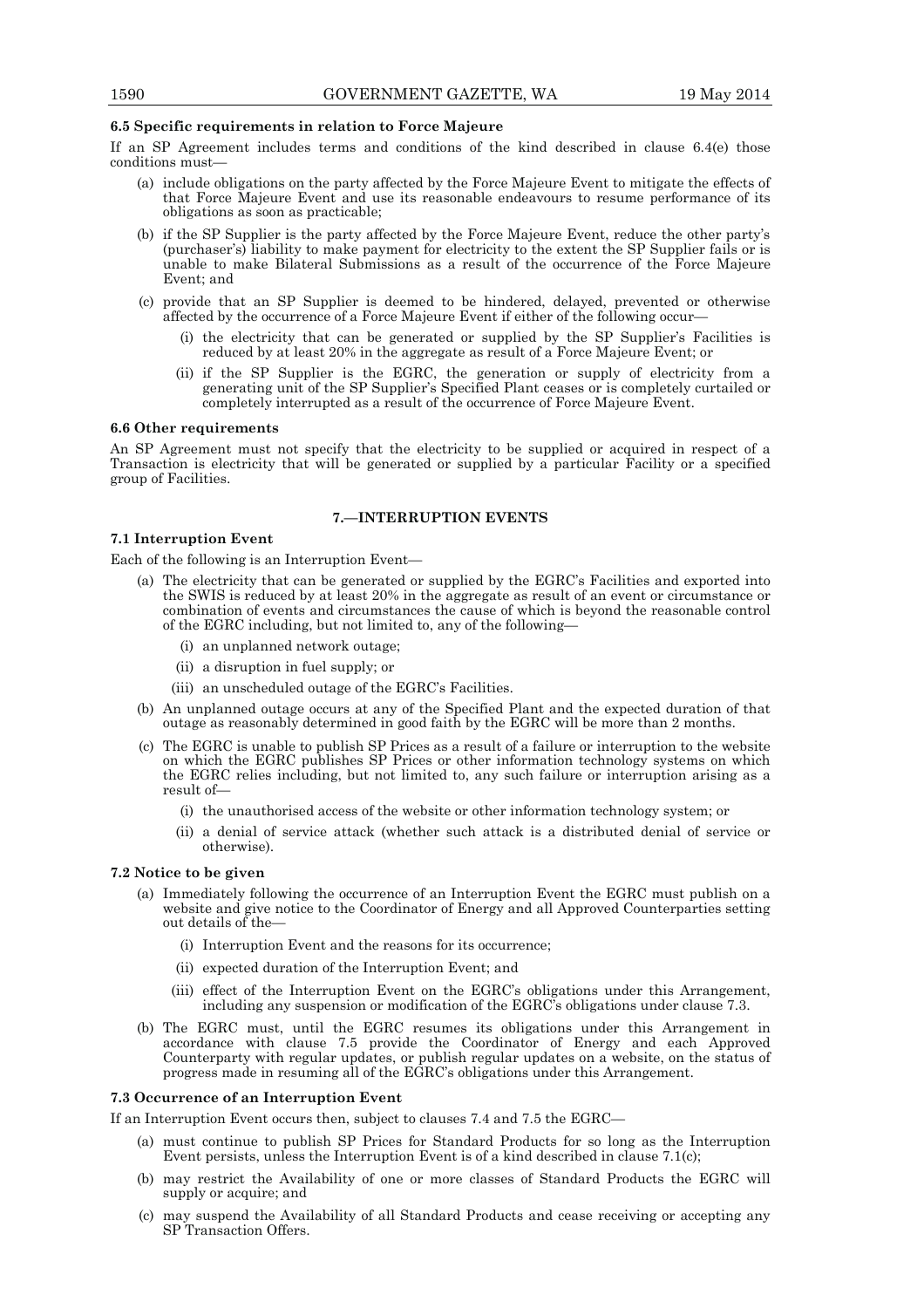#### **7.4 Existing Transactions unaffected**

The occurrence of a Interruption Event does not affect—

- (a) any binding Transactions already agreed between the EGRC and an Approved Counterparty before the Interruption Event occurs; or
- (b) the EGRC's obligation to enter into a Transaction in accordance with clause 2.3 in relation to an SP Transaction Offer received by the EGRC before notice of the Interruption Event is given by the EGRC to the relevant Approved Counterparty.

#### **7.5 Resuming Arrangements**

The EGRC must use reasonable endeavours to resume its obligations under this Arrangement as soon as practicable and, if the Interruption Event is of the kind referred to in clause 7.1(b) above, within 1 Business Day.

# **SCHEDULE**

#### **1. ITEM 1—STANDARD PRODUCTS**

#### **1.1 Standard Products Generally**

| Column 1<br><b>Standard</b><br>Product | Column 2<br><b>Standard Supply Periods</b>                                                                                                                                                                                           | Column 3<br><b>Standard</b><br>Flat<br>Quantity<br>(MWh per<br>Trading<br>Interval) | Column 4<br><b>Standard</b><br><b>Peak Quantity</b><br>(MWh per<br>Trading<br>Interval in a<br>Peak Period) |
|----------------------------------------|--------------------------------------------------------------------------------------------------------------------------------------------------------------------------------------------------------------------------------------|-------------------------------------------------------------------------------------|-------------------------------------------------------------------------------------------------------------|
| Q <sub>1</sub>                         | Each Trading Interval in each Trading Day for<br>the period commencing at the beginning of the<br>Trading Day that starts on 1 January and<br>ending at the end of the Trading Day that<br>begins on 31 March in a Calendar Year.    | 0.5                                                                                 | 0.5                                                                                                         |
| Q2                                     | Each Trading Interval in each Trading Day for<br>the period commencing at the beginning of the<br>Trading Day that starts on 1 April and ending<br>at the end of the Trading Day that begins on 30<br>June in a Calendar Year.       | 0.5                                                                                 | 0.5                                                                                                         |
| Q3                                     | Each Trading Interval in each Trading Day for<br>the period commencing at the beginning of the<br>Trading Day that starts on 1 July and ending<br>at the end of the Trading Day that begins on 30<br>September in a Calendar Year.   | 0.5                                                                                 | 0.5                                                                                                         |
| Q <sub>4</sub>                         | Each Trading Interval in each Trading Day for<br>the period commencing at the beginning of the<br>Trading that Day starts on 1 October and<br>ending at the end of the Trading Day that<br>begins on 31 December in a Calendar Year. | 0.5                                                                                 | 0.5                                                                                                         |
| Calendar<br>Year                       | Each Trading Interval in each Trading Day for<br>the period commencing at the beginning of the<br>Trading Day that starts on 1 January and<br>ending at the end of the Trading Day that<br>begins on 31 December in a Calendar Year. | 0.5                                                                                 | 0.5                                                                                                         |
| Financial<br>Year                      | Each Trading Interval in each Trading Day for<br>the period commencing at the beginning of the<br>Trading Day that starts on 1 July and ending<br>at the end of the Trading Day that begins on 30<br>June in a Financial Year.       | 0.5                                                                                 | 0.5                                                                                                         |

#### **1.2 Initial Standard Products**

The Initial Standard Products are—

- (a) Q4 2014 (Standard Supply Period commencing on 1 October 2014);
- (b) Q1 2015 (Standard Supply Period commencing on 1 January 2015);
- (c) Q2 2015 (Standard Supply Period commencing on 1April 2015);
- (d) Q3 2015 (Standard Supply Period commencing on 1 July 2015);
- (e) Q4 2015 (Standard Supply Period commencing on 1 October 2015);
- (f) Calendar Year 2015 (Standard Supply Period commencing on 1 January 2015);
- (g) Calendar Year 2016 (Standard Supply Period commencing on 1 January 2016); and
- (h) Financial Year 15/16 (Standard Supply Period commencing on 1 July 2015).